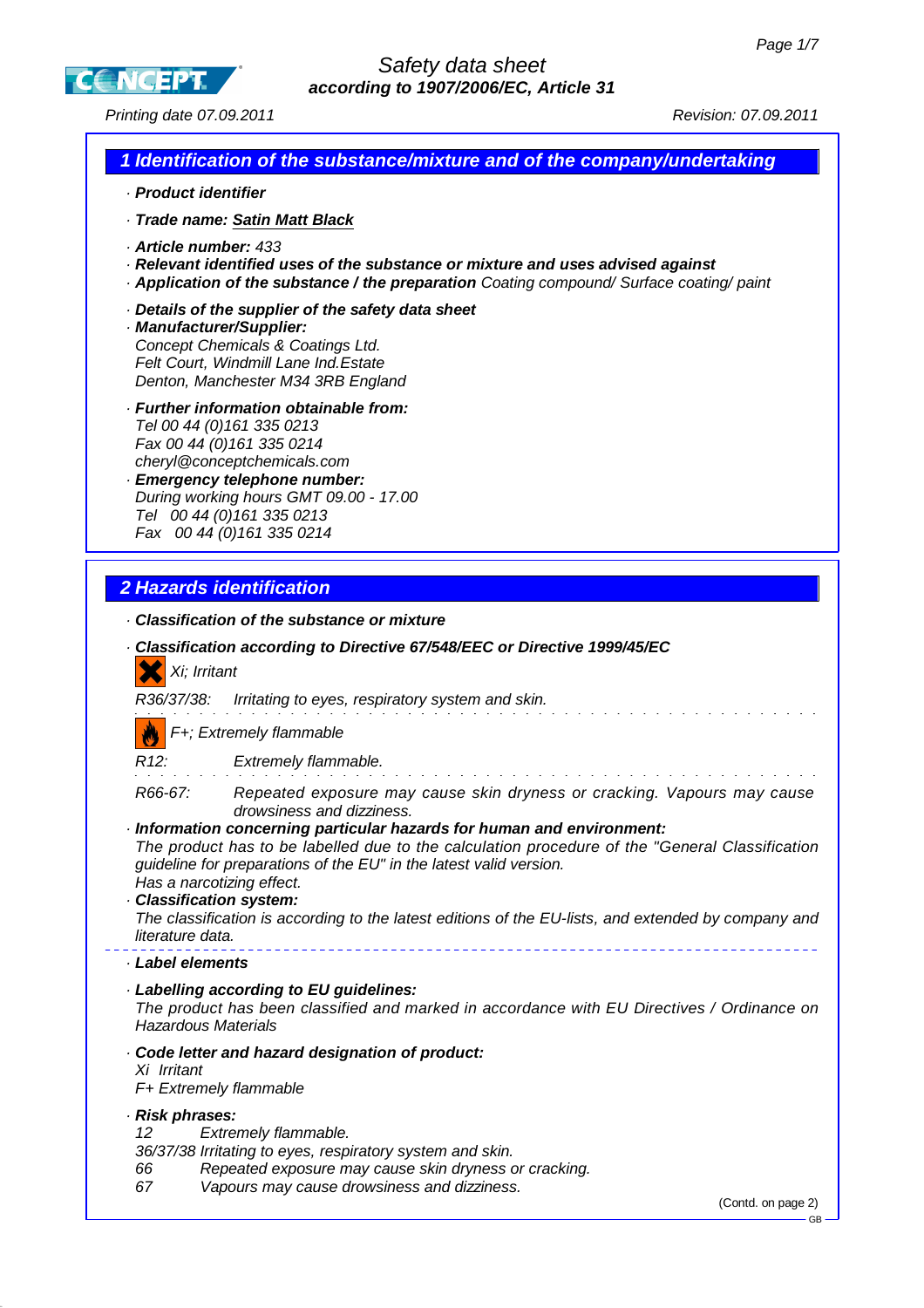**CC NGEPT** 

Safety data sheet **according to 1907/2006/EC, Article 31**

Printing date 07.09.2011 Revision: 07.09.2011

#### **Trade name: Satin Matt Black**

(Contd. of page 1)

#### · **Safety phrases:**

16 Keep away from sources of ignition - No smoking.

- 23 Do not breathe gas/fumes/vapour/spray (appropriate wording to be specified by the manufacturer).
- 26 In case of contact with eyes, rinse immediately with plenty of water and seek medical advice.
- 38 In case of insufficient ventilation, wear suitable respiratory equipment.
- 51 Use only in well-ventilated areas.
- 60 This material and its container must be disposed of as hazardous waste.

#### · **Special labelling of certain preparations:**

Safety data sheet available for professional user on request. Pressurized container: protect from sunlight and do not expose to temperatures exceeding 50°C. Do not pierce or burn, even after use. Do not spray on a naked flame or any incandescent material.

Keep out of the reach of children

#### · **Other hazards**

- · **Results of PBT and vPvB assessment**
- · **PBT:** Not applicable.
- · **vPvB:** Not applicable.

### **3 Composition/information on ingredients**

· **Chemical characterization: Mixtures**

· **Description:** Mixture of substances listed below with nonhazardous additions.

| · Dangerous components:            |              |                                                            |           |
|------------------------------------|--------------|------------------------------------------------------------|-----------|
| CAS: 67-64-1<br>EINECS: 200-662-2  | propan-2-one | $X$ Xi R36; $\bigcup$ F R11<br>R66-67                      | 25-50%    |
| CAS: 74-98-6<br>EINECS: 200-827-9  | propane      | $F+R12$                                                    | 25-50%    |
|                                    | <b>PAINT</b> | <b>X</b> Xn R20/21; <b>X</b> Xi R36/37/38<br>$R10 - 52/53$ | 10-25%    |
| CAS: 106-97-8<br>EINECS: 203-448-7 | butane       | $F + R12$                                                  | $5 - 10%$ |

· **Additional information** For the wording of the listed risk phrases refer to section 16.

### **4 First aid measures**

- · **Description of first aid measures**
- · **After inhalation** In case of unconsciousness place patient stably in side position for transportation.
- · **After skin contact** Immediately wash with water and soap and rinse thoroughly.
- · **After eye contact**
- Rinse opened eye for several minutes under running water. If symptoms persist, consult a doctor.
- · **After swallowing** If symptoms persist consult doctor.
- · **Information for doctor**
- · **Most important symptoms and effects, both acute and delayed** No further relevant information available.
- · **Indication of any immediate medical attention and special treatment needed** No further relevant information available.

(Contd. on page 3)

GB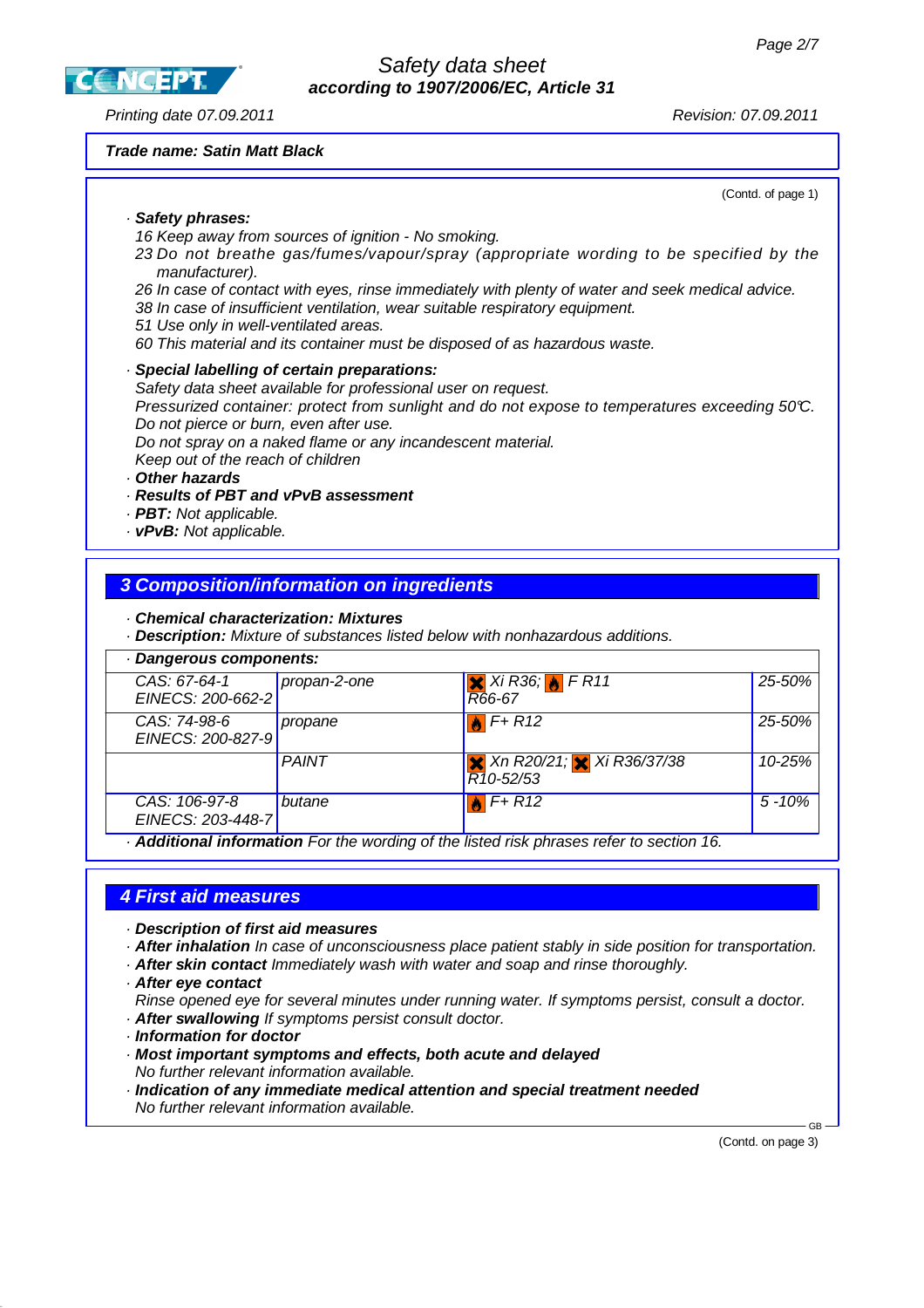**CC NGEPT** 

### Safety data sheet **according to 1907/2006/EC, Article 31**

Printing date 07.09.2011 Revision: 07.09.2011

**Trade name: Satin Matt Black**

(Contd. of page 2)

## **5 Firefighting measures**

- · **Extinguishing media**
- · **Suitable extinguishing agents**
- CO2, powder or water spray. Fight larger fires with water spray or alcohol resistant foam. · **For safety reasons unsuitable extinguishing agents** Water with full jet.
- · **Special hazards arising from the substance or mixture**
- No further relevant information available.
- · **Advice for firefighters**
- · **Protective equipment:** No special measures required.

### **6 Accidental release measures**

- · **Personal precautions, protective equipment and emergency procedures** Wear protective equipment. Keep unprotected persons away.
- · **Environmental precautions:** Prevent seepage into sewage system, workpits and cellars. Do not allow to enter sewers /surface or ground water drains.
- · **Methods and material for containment and cleaning up:** Absorb with liquid-binding material (sand, diatomite, acid binders, universal binders). Ensure adequate ventilation.
- · **Reference to other sections** See Section 8 for information on personal protection equipment. See Section 13 for disposal information.

# **7 Handling and storage**

#### · **Handling**

- · **Precautions for safe handling** Risk of serious damage to eyes. Open and handle receptacle with care. Prevent formation of vapours
- · **Information about fire and explosion protection:** Keep ignition sources away - Do not smoke. Protect against electrostatic charges.
- · **Conditions for safe storage, including any incompatibilities**
- · **Storage**
- · **Requirements to be met by storerooms and receptacles:** Store in a cool location.
- · **Information about storage in one common storage facility:** Not required.
- · **Further information about storage conditions:**
- Keep receptacle tightly sealed.
- Do not seal receptacle gas tight.
- Store in cool, dry conditions in well sealed receptacles.
- Protect from heat and direct sunlight.
- · **Specific end use(s)** No further relevant information available.

### **8 Exposure controls/personal protection**

· **Additional information about design of technical facilities:** No further data; see item 7.

(Contd. on page 4)

GB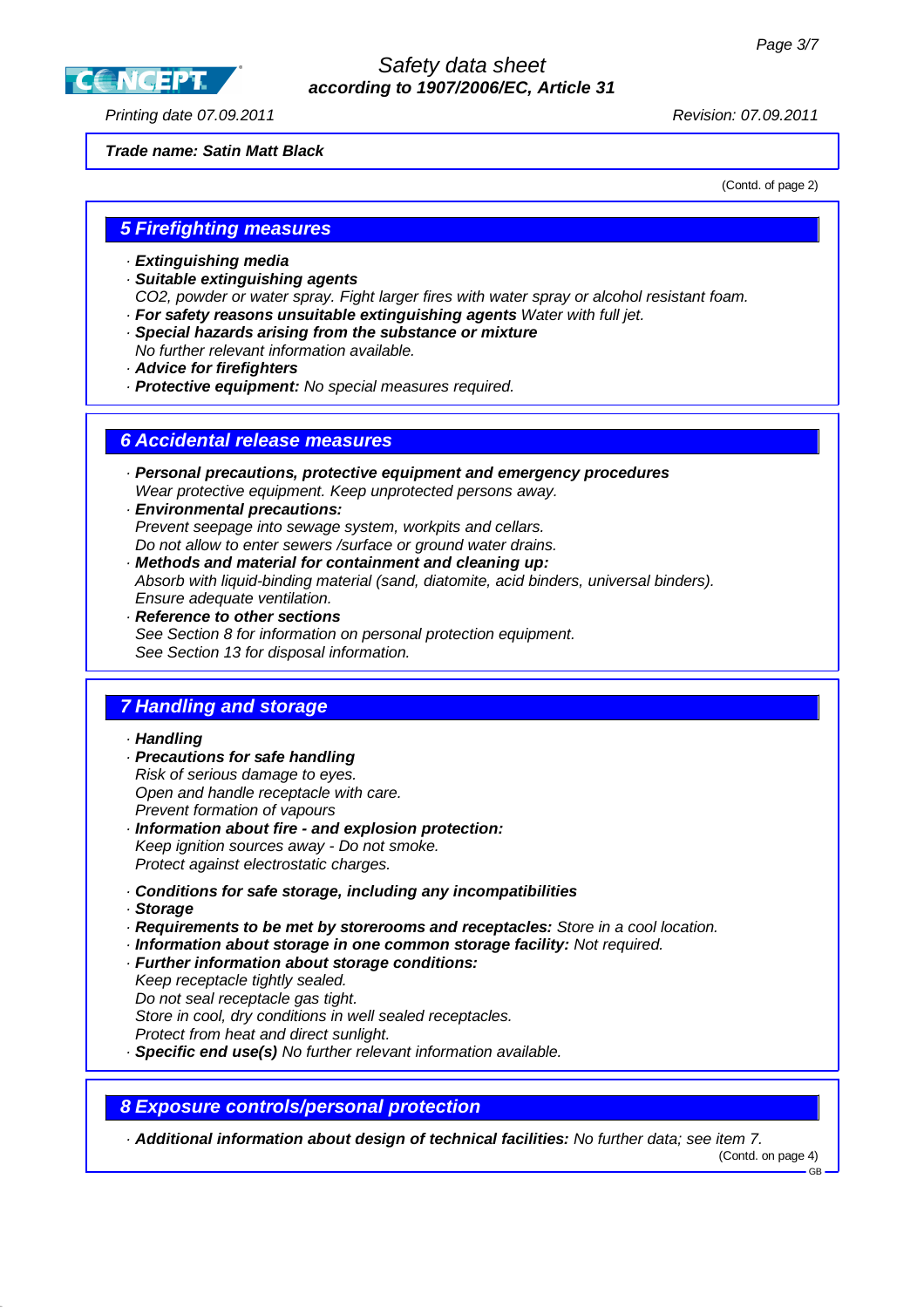**CCNCEPT** 

# Safety data sheet **according to 1907/2006/EC, Article 31**

Printing date 07.09.2011 **Printing date 07.09.2011** 

### **Trade name: Satin Matt Black**

| (Contd. of page 3) |  |  |
|--------------------|--|--|
|                    |  |  |

| Control parameters<br>Ingredients with limit values that require monitoring at the workplace:                                                 |
|-----------------------------------------------------------------------------------------------------------------------------------------------|
| 67-64-1 propan-2-one                                                                                                                          |
| WEL Short-term value: 3620 mg/m <sup>3</sup> , 1500 ppm                                                                                       |
| Long-term value: 1210 mg/m <sup>3</sup> , 500 ppm                                                                                             |
| 106-97-8 butane                                                                                                                               |
| WEL Short-term value: 1810 mg/m <sup>3</sup> , 750 ppm                                                                                        |
| Long-term value: 1450 mg/m <sup>3</sup> , 600 ppm                                                                                             |
| Carc (if more than 0.1% of buta-1.3-diene)                                                                                                    |
| Additional information: The lists valid during the making were used as basis.                                                                 |
| · Exposure controls                                                                                                                           |
| · Personal protective equipment                                                                                                               |
| <b>General protective and hygienic measures</b>                                                                                               |
| Keep away from foodstuffs, beverages and feed.                                                                                                |
| Immediately remove all soiled and contaminated clothing                                                                                       |
| Wash hands before breaks and at the end of work.                                                                                              |
| Avoid contact with the eyes and skin.                                                                                                         |
| · Respiratory protection:                                                                                                                     |
| In case of brief exposure or low pollution use respiratory filter device. In case of intensive or longer                                      |
| exposure use self-contained respiratory protective device.<br>Use suitable respiratory protective device in case of insufficient ventilation. |
| · Protection of hands: Rubber gloves                                                                                                          |
| · Material of gloves Natural rubber, NR                                                                                                       |
| · Penetration time of glove material                                                                                                          |
| The exact break trough time has to be found out by the manufacturer of the protective gloves and                                              |
| has to be observed.                                                                                                                           |
| · Eye protection: Safety glasses                                                                                                              |
|                                                                                                                                               |
|                                                                                                                                               |
| 9 Physical and chemical properties                                                                                                            |
| Information on basic physical and chemical properties                                                                                         |
| · General Information                                                                                                                         |
| · Appearance:                                                                                                                                 |
| <b>Form:</b><br>Aerosol                                                                                                                       |
| C <sub>1</sub><br><b>D</b> look                                                                                                               |

| Form:                | Aerosol                                                                                         |
|----------------------|-------------------------------------------------------------------------------------------------|
| Colour:              | Black                                                                                           |
| · Odour:             | Characteristic                                                                                  |
| Change in condition  | <b>Boiling point/Boiling range:</b> Not applicable, as aerosol                                  |
| · Flash point:       | $-26C$                                                                                          |
| · Self-igniting:     | Product is not selfigniting.                                                                    |
| Danger of explosion: | Product is not explosive. However, formation of explosive air/<br>vapour mixtures are possible. |
| · Explosion limits:  |                                                                                                 |
| Lower:               | 1.5 Vol $%$                                                                                     |
| <b>Upper:</b>        | 13.0 Vol %                                                                                      |
| · Density:           | Not determined                                                                                  |
|                      | (Contd. on page 5)                                                                              |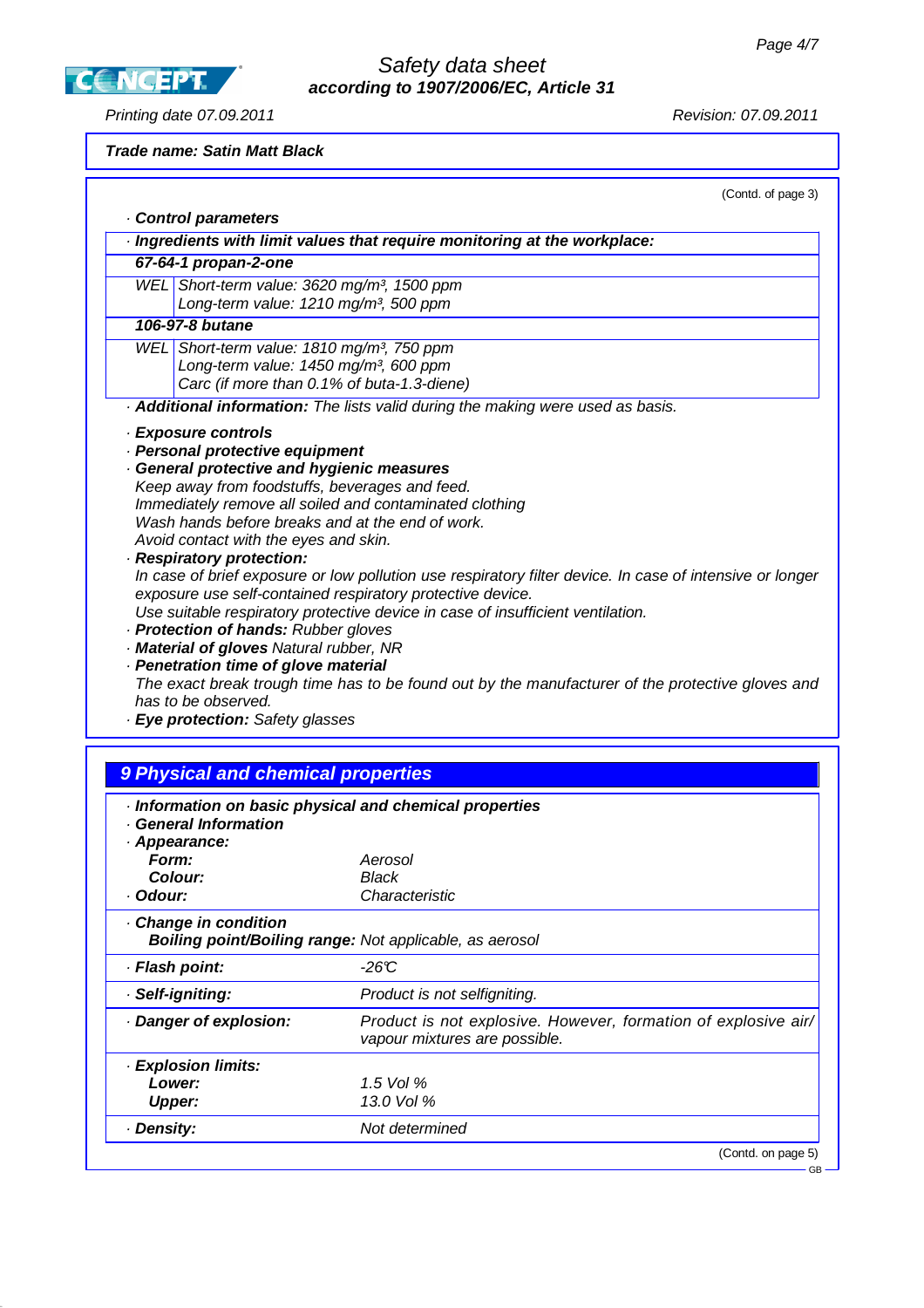Safety data sheet **according to 1907/2006/EC, Article 31**

Printing date 07.09.2011 Revision: 07.09.2011

**CCNCEPT** 

#### **Trade name: Satin Matt Black**

(Contd. of page 4)

- · **Solubility in / Miscibility with**
- 

**Water:** Not miscible or difficult to mix · **Other information** No further relevant information available.

# **10 Stability and reactivity**

- · **Reactivity**
- · **Chemical stability**
- · **Thermal decomposition / conditions to be avoided:** No decomposition if used according to specifications.
- · **Possibility of hazardous reactions** No dangerous reactions known
- · **Conditions to avoid** No further relevant information available.
- · **Incompatible materials:** No further relevant information available.
- · **Hazardous decomposition products:** No dangerous decomposition products known

## **11 Toxicological information**

#### · **Information on toxicological effects**

- · **Acute toxicity:**
- · **Primary irritant effect:**
- · **on the skin:** Irritant to skin and mucous membranes.
- · **on the eye:** Irritating effect.
- · **Sensitization:** No sensitizing effects known.
- · **Additional toxicological information:**

The product shows the following dangers according to the calculation method of the General EU Classification Guidelines for Preparations as issued in the latest version. Irritant

## **12 Ecological information**

- · **Toxicity**
- · **Acquatic toxicity:** No further relevant information available.
- · **Persistence and degradability** No further relevant information available.
- · **Behaviour in environmental systems:**
- · **Bioaccumulative potential** No further relevant information available.
- · **Mobility in soil** No further relevant information available.
- · **Additional ecological information:**
- · **General notes:**

Water hazard class 1 (German Regulation) (Self-assessment): slightly hazardous for water. Do not allow undiluted product or large quantities of it to reach ground water, water course or sewage system.

#### · **Results of PBT and vPvB assessment**

- · **PBT:** Not applicable.
- · **vPvB:** Not applicable.
- · **Other adverse effects** No further relevant information available.

### **13 Disposal considerations**

· **Waste treatment methods**

· **Recommendation** Do not allow product to reach ground water or water course.

(Contd. on page 6)

GB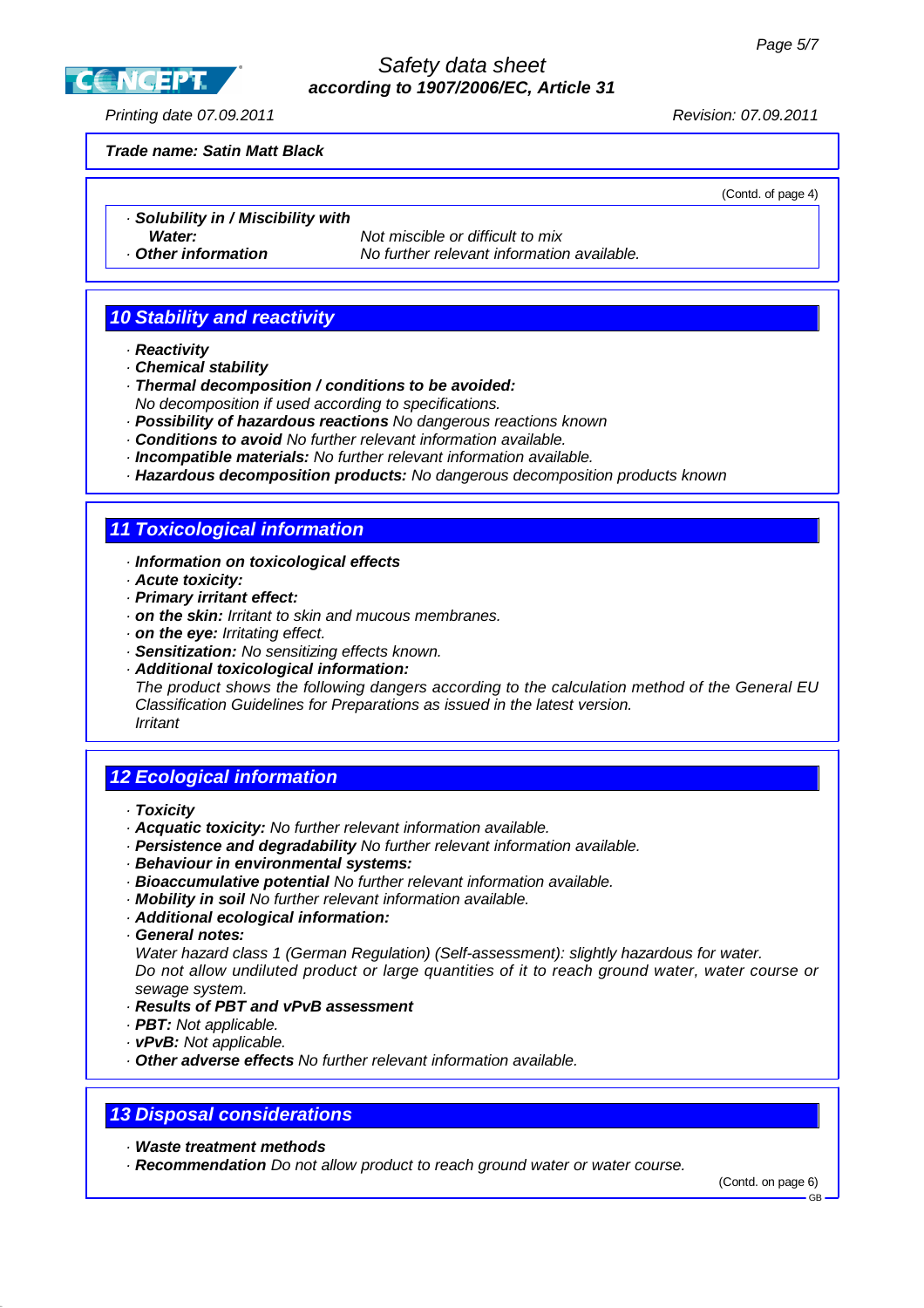**CCNGEPT** 

### Safety data sheet **according to 1907/2006/EC, Article 31**

Printing date 07.09.2011 **Principal Contract Contract Contract Contract Contract Contract Contract Contract Contract Contract Contract Contract Contract Contract Contract Contract Contract Contract Contract Contract Contra** 

**Trade name: Satin Matt Black**

(Contd. of page 5)

### · **Uncleaned packaging:**

· **Recommendation:** Disposal must be made according to official regulations.

| <b>14 Transport information</b>                                                     |                                                         |
|-------------------------------------------------------------------------------------|---------------------------------------------------------|
| · UN-Number<br>· ADR, IMDG, IATA                                                    | <b>UN1950</b>                                           |
| · UN proper shipping name<br>$·$ ADR<br>$\cdot$ IMDG<br>$·$ IATA                    | 1950 AEROSOLS<br><b>AEROSOLS</b><br>AEROSOLS, flammable |
| · Transport hazard class(es)                                                        |                                                         |
| $·$ ADR                                                                             |                                                         |
| · Class<br>· Label                                                                  | 2 5F Gases.<br>2.1                                      |
| · IMDG, IATA                                                                        |                                                         |
| · Class<br>· Label                                                                  | 2.1<br>2.1                                              |
| · Packing group<br>· ADR, IMDG, IATA                                                | Void                                                    |
| · Environmental hazards:<br>· Marine pollutant:                                     | <b>No</b>                                               |
| Special precautions for user<br>· Danger code (Kemler):<br>· EMS Number:            | Warning: Gases.<br>$F-D, S-U$                           |
| · Transport in bulk according to Annex II of<br><b>MARPOL73/78 and the IBC Code</b> | Not applicable.                                         |
| · Transport/Additional information:                                                 |                                                         |
| · ADR<br>· Limited quantities (LQ)<br>· Tunnel restriction code                     | 1L<br>D                                                 |

(Contd. on page 7)